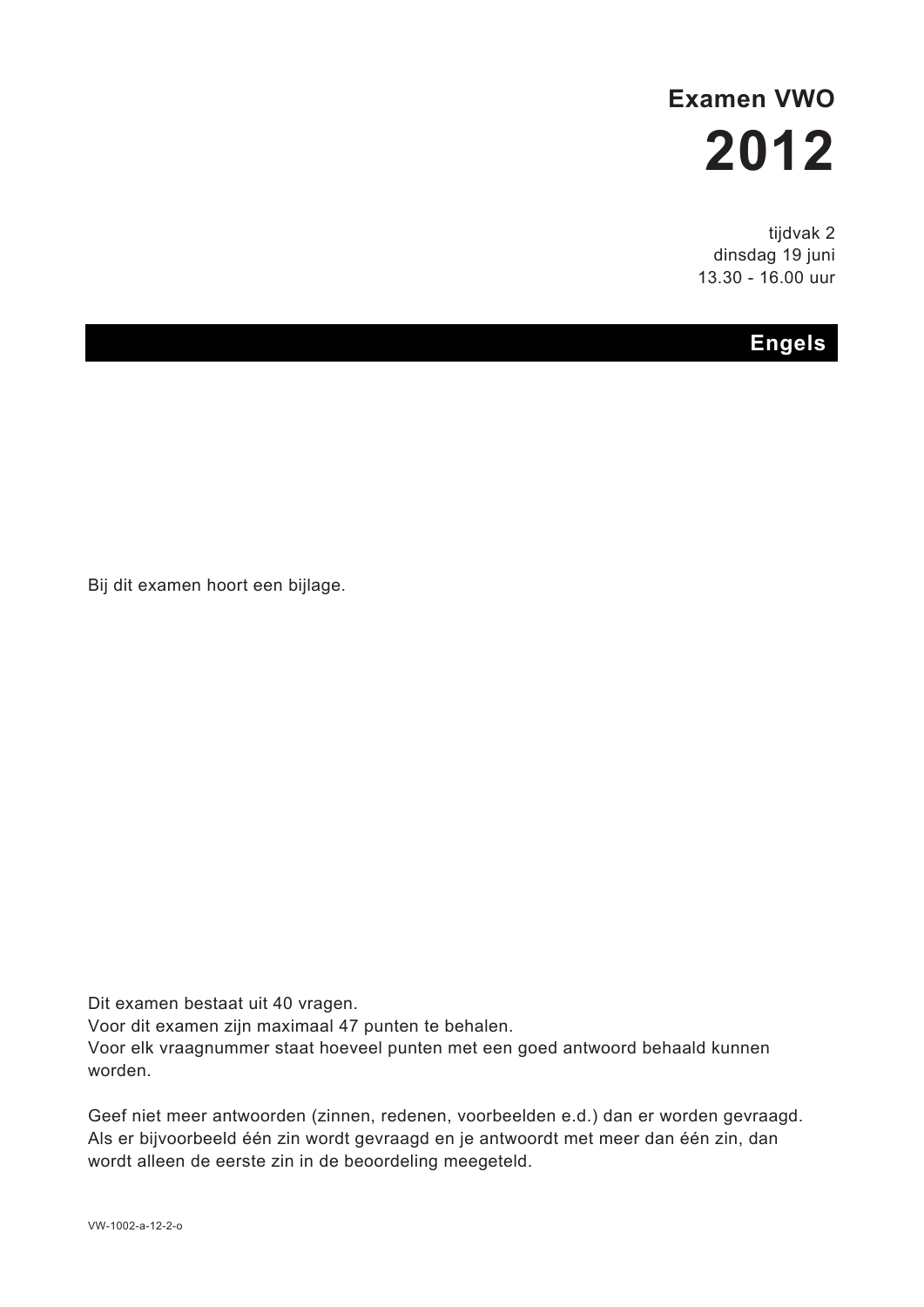*Let op: beantwoord een open vraag altijd in het Nederlands, behalve als het anders is aangegeven. Als je in het Engels antwoordt, levert dat 0 punten op.*

# **Tekst 1 High principals**

"Liverpool University … up to scratch." (alinea 1)

- 2p **1** Welke twee argumenten worden vanuit de staf hiertegen ingebracht?
- 1p **2** What is the point made about David Willetts?
	- **A** He did not get his facts right with regard to the financial position of Liverpool University.
	- **B** He disagreed with the cuts in funding for Liverpool University.
	- **C** He underestimated the impact of the Hefce grant to Liverpool University.

# **Tekst 2 Troubled practices**

3p **3** Geef van elk van de volgende beweringen aan of deze wel of niet overeenkomt met de inhoud van de de alinea's 1 tot en met 3.

In *Doctoring the Mind*, Richard P. Bentall

- 1 asserts that the diagnosis of mental illness often lacks scientific grounds.
- 2 blames pharmaceutical companies for providing addictive drugs.
- 3 claims that the current treatment of mental illness is inadequate.
- 4 pleads for more funding for research into effective medication.
- 5 suggests that psychiatrists are too quick to diagnose a mental problem as schizofrenia.

Noteer het nummer van elke bewering, gevolgd door "wel" of "niet".

- 1p **4** Which of the following questions fits the gap in paragraph 5?
	- **A** So how can the gap between diagnosis and treatment be bridged?
	- **B** So is hospitalisation a necessary step in treating mental illness?
	- **C** So what does it take for mental health care to get on the right track?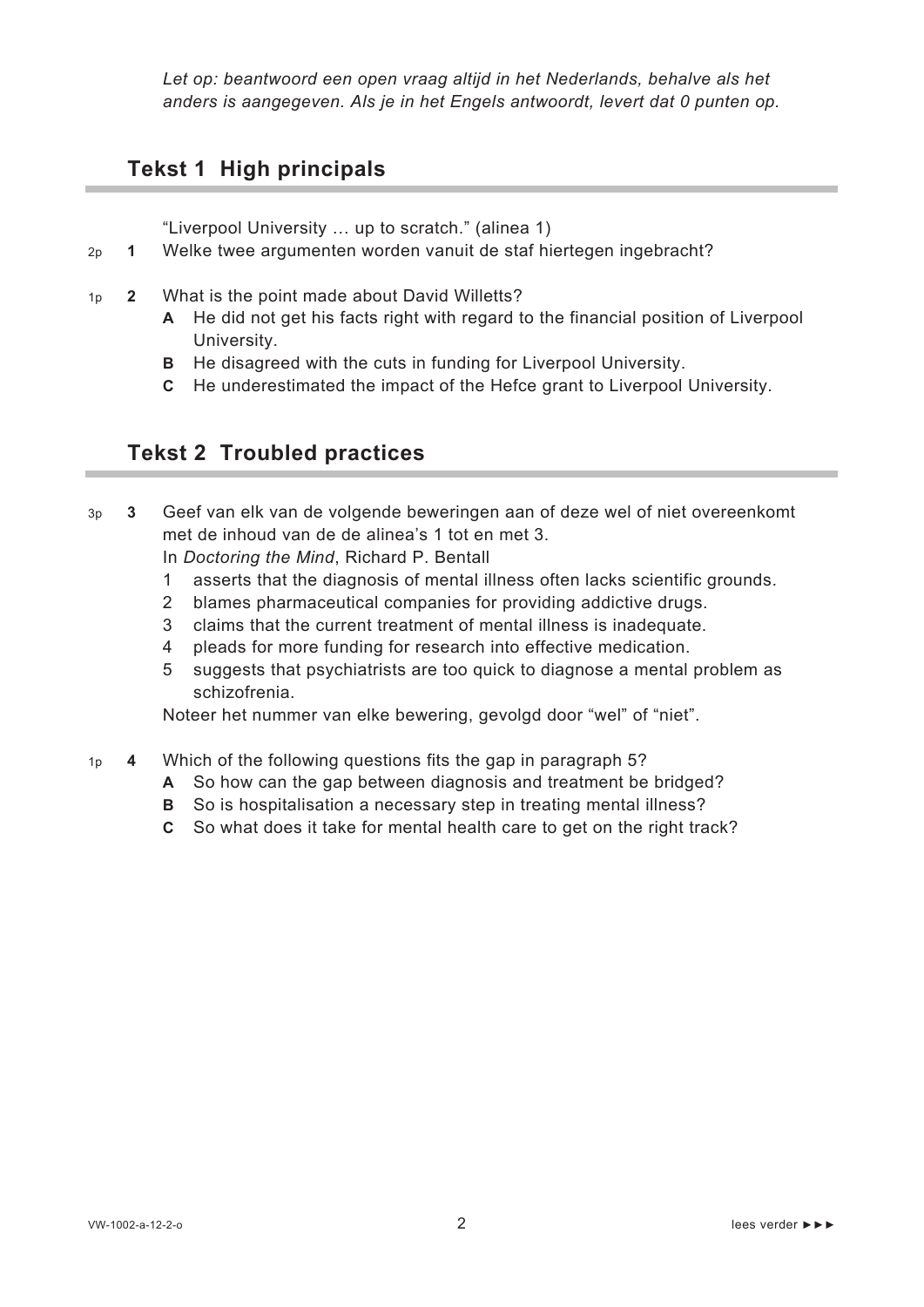## 4p **5** Geef van elk van de volgende beweringen aan of deze wel of niet in overeenstemming is met de inhoud van de tekst.

- 1 Cassandra zou haar cliënten het liefst behandelen als kleine kinderen.
- 2 De cliënt met wie Cassandra aan het werk is, heeft al veel tv-optredens achter de rug.
- 3 De cliënt zal stevig aan de tand gevoeld worden in *Corporate Crime Scene*.
- 4 Ziekenhuizen die de toestroom van patiënten niet aankonden, waren veel in het nieuws de laatste tijd.
- 5 Cassandra slaagt erin de cliënt een positieve houding bij te brengen ten aanzien van zijn tv-interview.
- 6 Cassandra denkt dat de cliënt voor de rechter zou kunnen komen.
- 7 Cassandra voelt behoefte aan ontspanning na haar uitputtende werkdag.
- 8 Terry voelt Cassandra's stemming goed aan.

Noteer het nummer van elke bewering, gevolgd door "wel" of "niet".

## **Tekst 4 Getting the message, at last**

*Kies bij iedere open plek in de tekst het juiste antwoord uit de gegeven mogelijkheden.*

#### 1p **6**

- **A** confusing
- **B** poorly timed
- **C** rather obscure
- **D** unsolicited

## 1p **7**

- **A** a cause for complaint
- **B** further free publicity
- **C** proof of their success

## 1p **8**

- **A** etiquette
- **B** sincerity
- **C** the impact of advertising

#### 1p **9**

- **A** adversity
- **B** deceptions
- **C** miscommunication
- **D** social minefields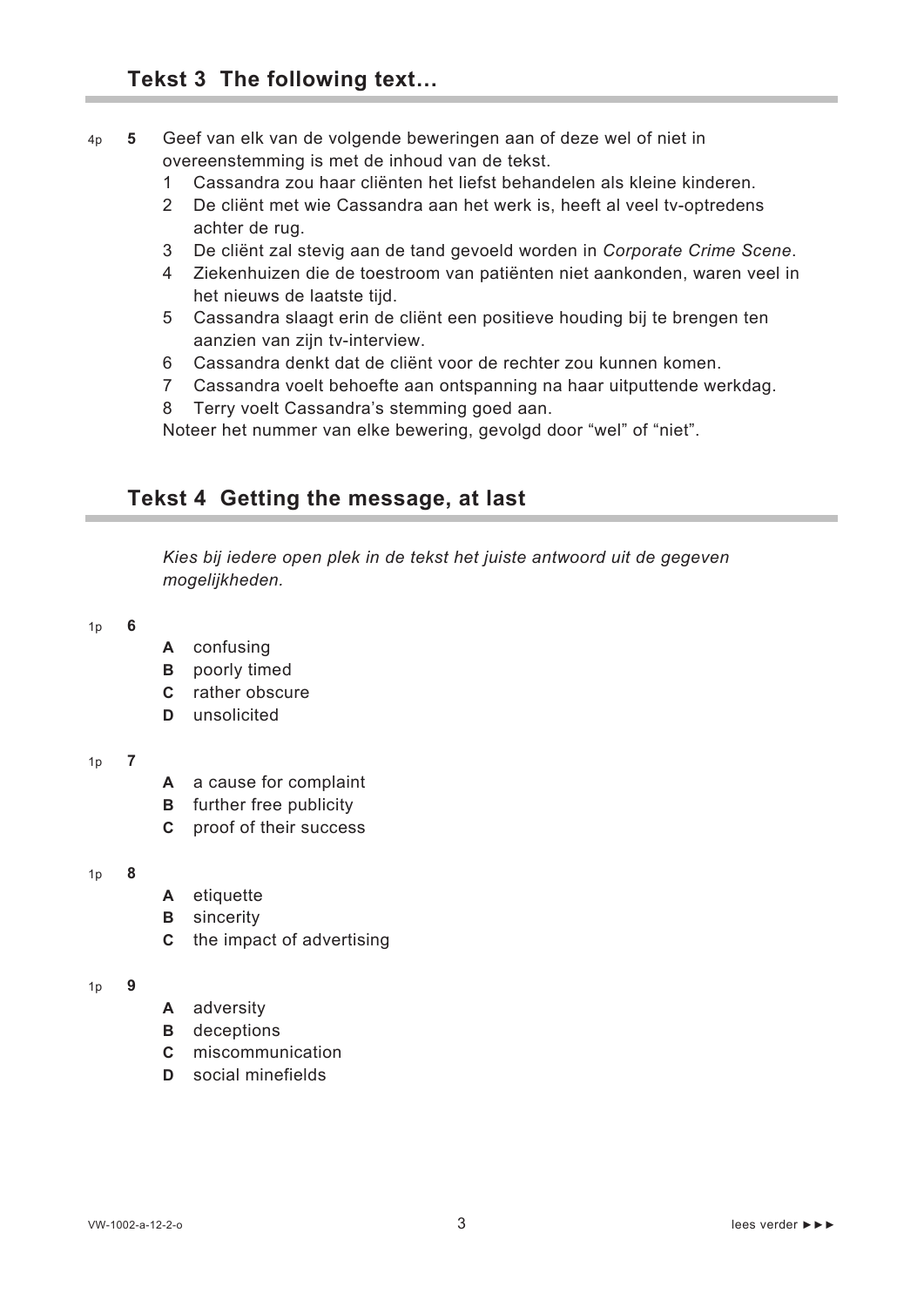- 1p **10**
- **A** complicate matters
- **B** make guidelines pointless
- **C** promote communication
- **D** solve these problems

### 1p **11**

- **A** an admirable attempt
- **B** a near impossible task
- **C** an unusual situation
- **D** an urgent matter

# **Tekst 5 Leaving nothing to chance**

- 1p **12** Welk dilemma wordt in de alinea's 1 tot en met 3 aan de orde gesteld?
- 1p **13** Which of the following agrees with what is stated in paragraph 4?
	- **A** Gene-based medical technologies should no longer be a social taboo.
	- **B** Genetic engineering will contribute to equality between the rich and the poor.
	- **C** It will not be long before it is possible to design children according to personal preference.
	- **D** The demand for genetic engineering from the rich may make it inaccessible for the poor.
- 1p **14** Hoeveel "key objections" noemt Arthur Caplan in alinea 5?
- 1p **15** Which of the following fits the gap in paragraph 7?
	- **A** At most
	- **B** Instead
	- **C** Nevertheless
	- **D** To be fair
- 1p **16** What is the point made in paragraph 9?
	- **A** A child's chances of success are not dependent on the circumstances of its birth.
	- **B** From a moral point of view children created in different ways are equal.
	- **C** Natural conception is still the more reliable way of producing sound offspring.
	- **D** Parents opting for a designer child are interfering with their child's free will.

"cynics will need more convincing" (laatste zin alinea 10)

1p **17** Citeer de mening van de cynici.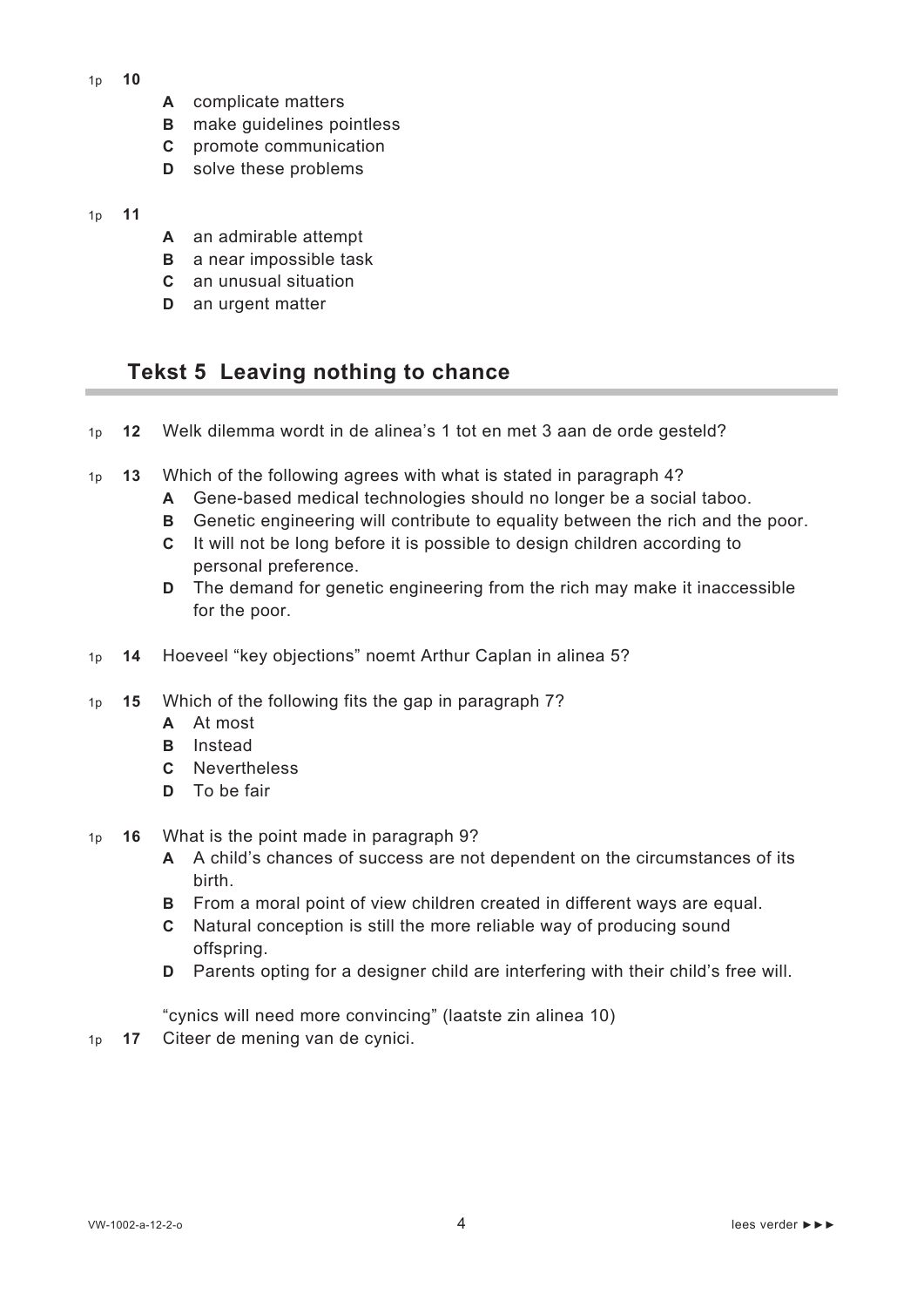- 1p **18** Which of the following is/are made clear about Green in paragraph 11?
	- 1 He claims that the issue of social equality should not stand in the way of the genetic engineering of children.
	- 2 He thinks that genetic engineering might open the way toward social equality.
	- 3 He points to the need for making genetic engineering available to all.
	- **A** Only 1.
	- **B** Only 1 and 2.
	- **C** Only 1 and 3.
	- **D** Only 2 and 3.
	- **E** 1, 2 and 3.
- 1p **19** What is "missing from *Babies by Design"* (paragraph 12), according to the reviewer?

Green fails to

- **A** acknowledge that genetic engineering may produce socially unacceptable traits in children.
- **B** recognise that a third party may well want to be involved in deciding which genes should be manipulated.
- **C** take into account in what way governments or private companies will profit from genetic engineering.

## **Tekst 6 The fish within us**

- 1p **20** What point is made in paragraph 1 regarding the "375 million-year-old fossil"?
	- **A** It accounts for the fish-like features that the human body still contains.
	- **B** It explains why some fish seem to have necks and hands.
	- **C** It indicates that man's evolution has taken longer than generally thought.
	- **D** It is considered to lend support to the evolutionist theory on the origin of human life.

'"… is like turning a Volkswagen Beetle into a hot rod," Shubin says' (paragraph 2)

- 1p **21** What does Shubin mean?
	- **A** A complete metamorphosis requires a long period of development.
	- **B** Adaptation for a new purpose entails compromise and loss of function.
	- **C** Demanding too high a performance from a machine or organism results in environmental harm.
	- **D** The design of the original should not be ignored in the process of modification.
- 1p **22** Which of the following fits the gap in paragraph 2?
	- **A** complex
	- **B** fast-moving
	- **C** human
	- **D** medicalised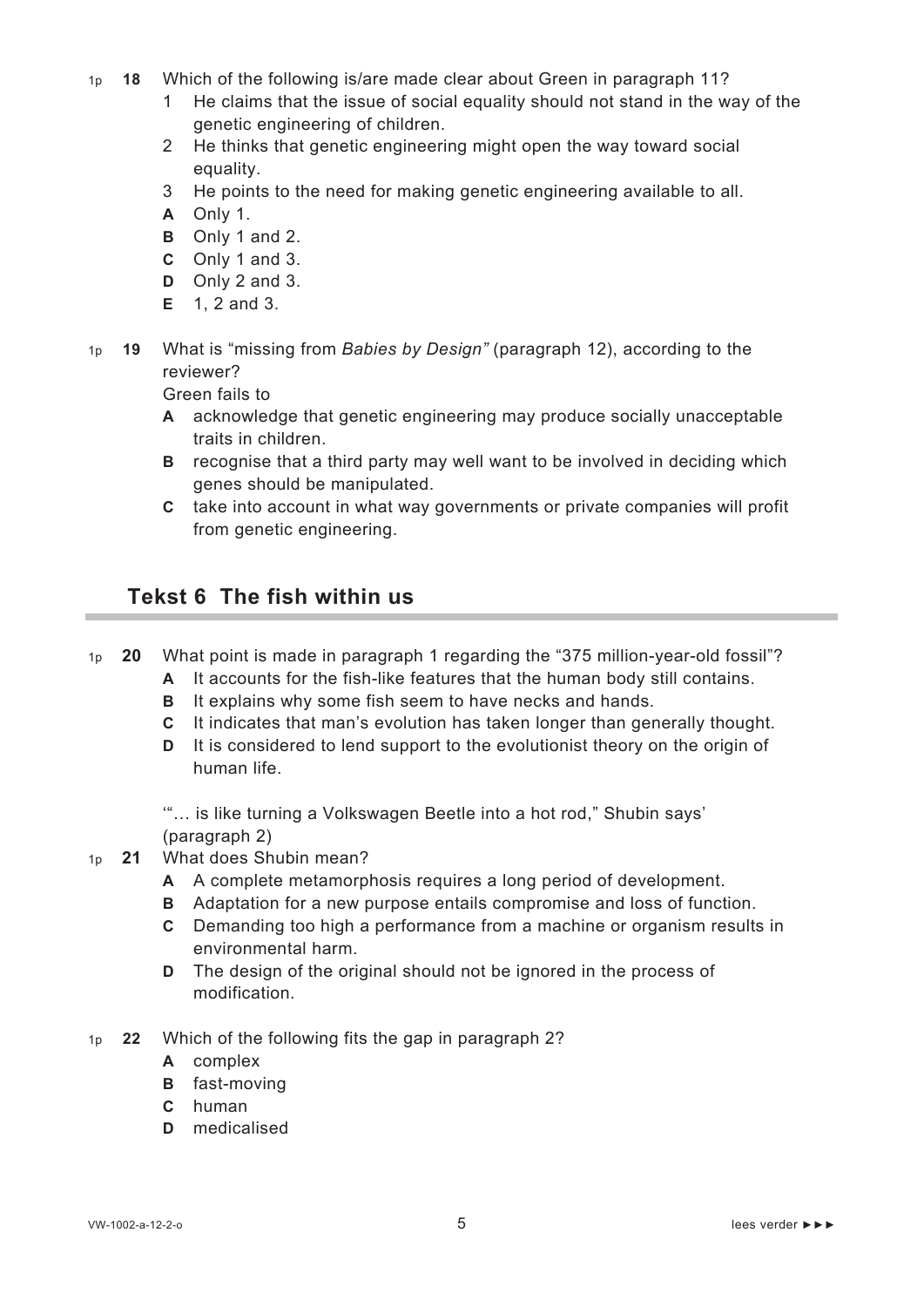"natural selection may yet correct some of those inefficiencies" (begin alinea 3)

1p **23** Welke zin uit alinea 4 geeft een voorbeeld van een dergelijke correctie? Noteer de eerste twee woorden van deze zin.

"The findings … on their heads." (eerste zin alinea 4)

- 1p **24** Welk nieuw inzicht wordt in alinea 4 beschreven?
- 1p **25** Which of the following fits the gap in paragraph 5?
	- **A** anybody's guess
	- **B** cause for concern
	- **C** dependent on scientific progress
	- **D** easy to predict

'"We are evolving away from one another," says Harpending.' (einde alinea 5)

- 1p **26** In welk opzicht?
- 1p **27** What issue is discussed in paragraph 6?
	- **A** The disbelief of the general public regarding genetic differences among humans.
	- **B** The inevitability of genetic research revealing differences among populations.
	- **C** The possible exploitation of genetic research results by people with a political agenda.

"It appears we have quite a few more scales to shed." (laatste zin)

1p **28** In relatie tot welk verschijnsel moet deze zin worden gelezen? Benoem dit verschijnsel door middel van een citaat uit alinea 7.

# **Tekst 7 You can tell a great university by the companies it keeps**

- 1p **29** Which of the following statements is in agreement with the contents of paragraphs 1 and 2?
	- **A** All over the world British academic standards are held in high esteem.
	- **B** No other country has as many top universities as the UK.
	- **C** Universities are the chief source of employment in British university cities.
- 1p **30** What point does Will Hutton make about universities in paragraph 3?
	- **A** Their ability to make a city a vibrant place has no priority over their academic merit.
	- **B** Their influence depends on the degree to which they are integrated into city life.
	- **C** Their presence adds to a city's prestige nationwide.

"But those … a tricky task." (alinea 4)

1p **31** Wat maakt de opdracht lastig?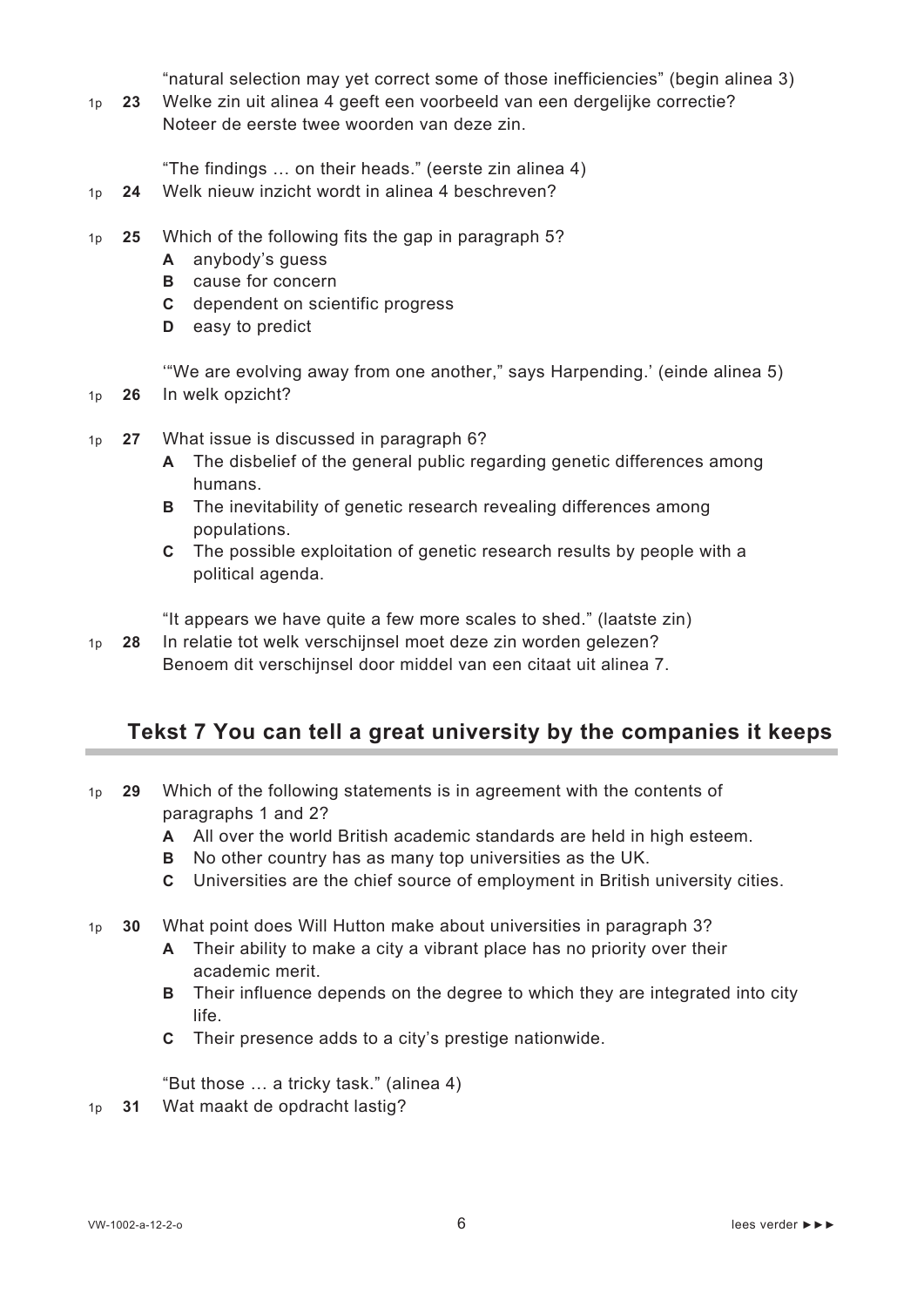- 1p **32** Which of the following quotations reflects "other university objectives" (at the end of paragraph 5)?
	- **A** "the alchemy that creates the university" (paragraph 3)
	- **B** "knowledge and learning for their own sake" (paragraph 4)
	- **C** "economic benefits" (paragraph 4)
	- **D** "the demands of commerce" (paragraph 4)
- 1p **33** Which of the following characterises paragraph 6?
	- **A** It discusses the demands that commercial corporations lay upon universities.
	- **B** It outlines Will Hutton's advice for universities that wish to innovate.
	- **C** It summarises the government's view of the direction universities should take.

Op de open plekken in alinea 9 (34a en 34b) stond de naam van een persoon genoemd in alinea 7 of 8.

- 1p **34** Noteer op je antwoordblad 34a en 34b, gevolgd door de op die plek passende naam.
- 1p **35** Leg in eigen woorden uit wat in alinea 9 wordt bedoeld met "the golden egg".

"To forgo making money from research" (alinea 10)

1p **36** Geeft de schrijver een concreet voorbeeld hiervan in alinea 10? Zo nee, antwoord "Nee". Zo ja, citeer de eerste twee woorden van de zin waarin dit voorbeeld staat.

"unless business radically changes its tune" (einde alinea 11)

1p **37** Wat zou deze verandering moeten opleveren?

## **Tekst 8 Your article…**

1p **38** Welk voorstel doet Brian Catt in het kader van energiebesparing?

## **Tekst 9 TruGreen**

- 2p **39** Geef van elk van de volgende beweringen aan of deze wel of niet overeenkomt met de inhoud van de advertentie.
	- 1 Only one TruGreen franchise is permitted in any given area.
	- 2 Running a TruGreen franchise will contribute to a good physical condition.
	- 3 TruGreen promises business starters work in all seasons.
	- 4 TruGreen specialises in garden design.

Noteer het nummer van elke bewering, gevolgd door "wel" of "niet".

## **Let op: de laatste vraag van dit examen staat op de volgende pagina.**